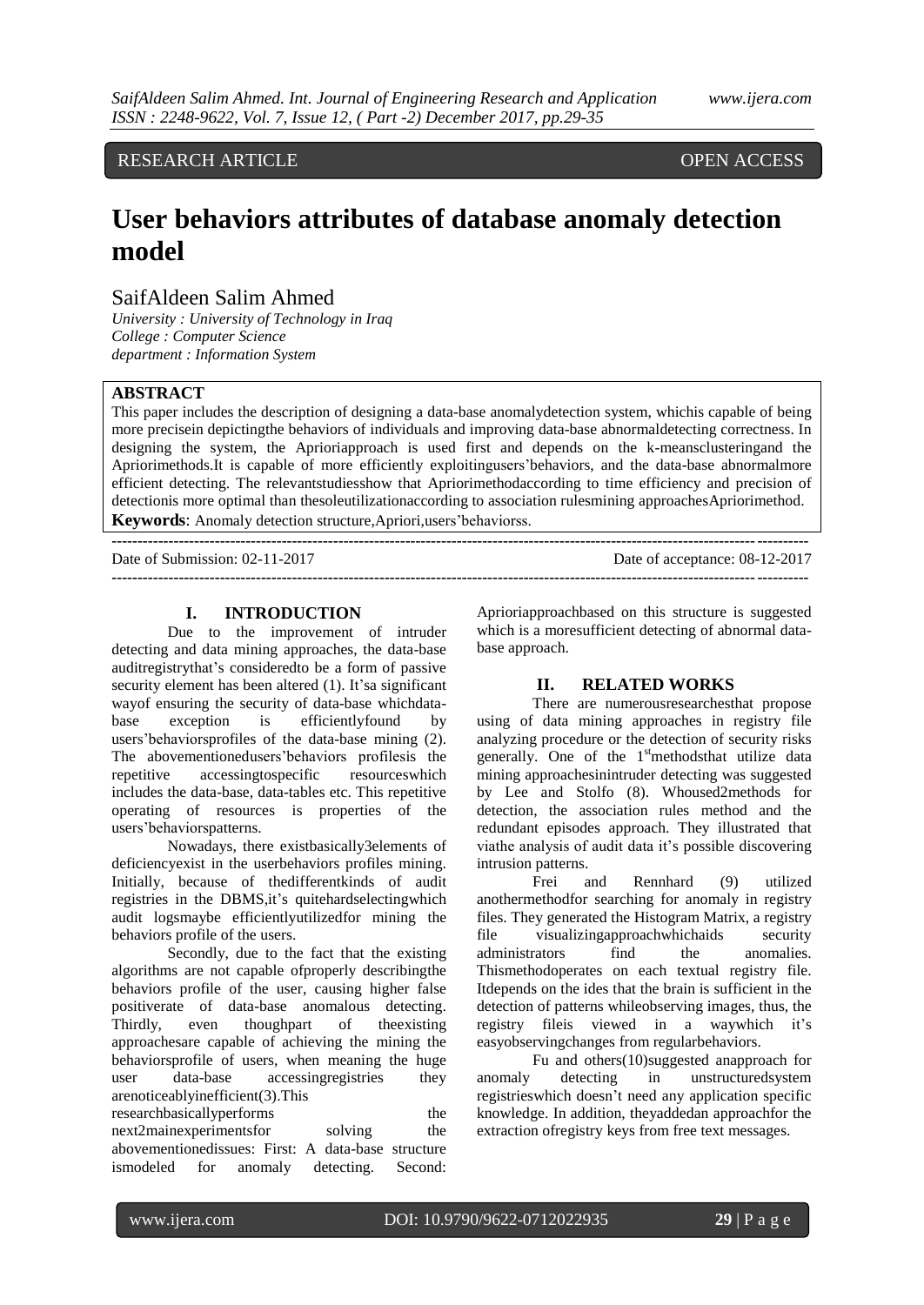Makanju, et.al(11) suggested a hybrid registryalarmdetectingmodel, with the use of each of anomaly and signature-based detectingapproaches.

#### **III. BACKGROUND ON ANOMALY DETECTION**

An anomaly (or outlier) is an observation that looks inconsistent with the rest(majority) of the dataset, and hence arouses the suspicion that it can be generated bya different mechanism. The objective of anomaly detection is to mine unusual and information of interest from a large amount of data. Detecting anomaly is extensivelystudied in differentaspects,like the statistics, data mining, machine leaning and informationtheory, and its applications have been greatly expanded to multipleareaslike detecting of fraud, network intrusion, health monitoring, environmental monitoring andperformance analysis.

A straightforward solution for anomaly detection is to construct a pattern of normalobservations, and then one can use the pattern to identify anomalies. Whenapplyingthe pattern on test data, the observations whose properties follow the regular patternare labeled as normal, and those that deviate noticeably from the regular patternare labeled as anomalies. According to the availability of labeled training data, anomalydetectingapproachesmay be divided into three main classes, which are thesupervised, semisupervised and unsupervised approaches.

In the first category all the training samples are required to be paired with a labelor desired output, i.e., normal or abnormal observations, for the characterization of allanomalies ornon-anomalies. Semi-supervised learning techniques make use of unlabeled records aswell as labeled ones for training. Typically semi-supervised techniques are trained witha large amount of unlabeled records and a small amount of labeled records. It shouldbe noted that prelabeled data is not constantly available nor easily obtained in several of real-lifeutilizations, in addition, new kinds of observations (normal or abnormal) couldoccur that aren't included in the labeled training data. Unsupervised methods are oftenmore appealing for anomaly detection, since they require no labeled data, rather theyapply certain criteria to identify anomalous observations. An example type of such techniquesare distance-based approaches, e.g., classifying records according to the averagedistance between each one of the data records to its mapping the nearest neighbor observations.If the measured distance for a specific record significantly exceeds nearest neighbor distance of all objects then the data record is considered as an anomaly, otherwise it isconsidered to be normal.

# **IV. DATABASE ANOMALOUS DETECTION MODEL**

This paper includes the description of the design of a data-base anomaly detectingstructure,as illustrated in Figure(1).



**Figure (1):** data-base anomaly detectingstructure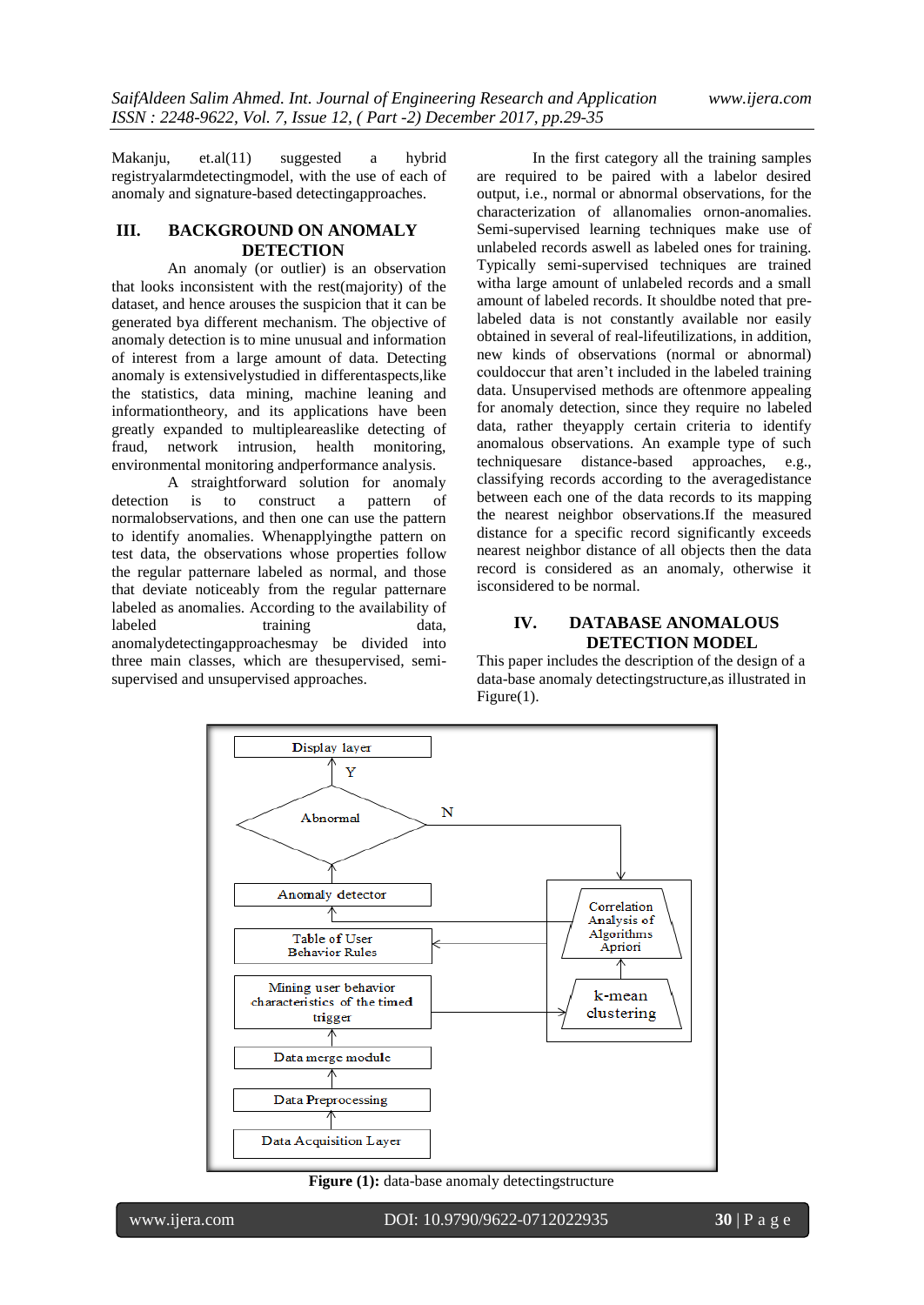The structureis basically made up of the following 5modules, which are: data acquisition layer, data pre-processing,data merging, user behaviors mining, anomalydetecting.

The basictask: benefitting fromregistry miner and otherdata-base registry collecting tools or data-base system's own registryanalyzing tools, likeOracle11g Profiler for completing theset of the existing testing data and the auditting of the trainingdata.

#### **4-1 Data Acquisition Layer Module**

|               |     |       | C01_PRICE C01_HARD C01_PREMIUM C01_ID C01_TREND C01_SCREEN C01_SPEED C01_RAM C01_MULTI C01_CD |     |     |    |       |        |    | CO1_ADS |
|---------------|-----|-------|-----------------------------------------------------------------------------------------------|-----|-----|----|-------|--------|----|---------|
| 1             | 506 |       | 33 no                                                                                         | 506 | 139 | 4  | 1,775 | 170 no | 14 | yes     |
| 2             | 507 |       | 33 no                                                                                         | 507 | 139 | 8  | 2,490 | 340 no | 15 | yes     |
| 3             | 508 |       | 33 <sub>no</sub>                                                                              | 508 | 139 | 16 | 3,599 | 340 no | 17 | yes     |
| 4             | 509 |       | 50 <sub>no</sub>                                                                              | 509 | 139 | 8  | 2,690 | 340 no | 14 | yes     |
| 5             | 510 | 66 no |                                                                                               | 510 | 139 | 8  | 3,195 | 540 no | 15 | yes     |
| 6             | 511 | 66 no |                                                                                               | 511 | 139 | 8  | 3,695 | 452 no | 14 | yes     |
| 7             | 512 |       | 50 <sub>no</sub>                                                                              | 512 | 139 | 8  | 2,645 | 250 no | 15 | yes     |
| 8             | 513 | 66 no |                                                                                               | 513 | 139 | 16 | 3,090 | 452 no | 15 | yes     |
| 9             | 514 |       | 66 no                                                                                         | 514 | 139 | 2  | 1,890 | 107 no | 15 | yes     |
| 10            | 515 |       | 33 <sub>no</sub>                                                                              | 515 | 139 | 4  | 1,999 | 170 no | 14 | yes     |
| 11            | 516 |       | 50 <sub>no</sub>                                                                              | 516 | 139 | 8  | 2,935 | 250 no | 17 | yes     |
| 12            | 517 |       | 25 <sub>no</sub>                                                                              | 517 | 139 | 4  | 1,990 | 214 no | 14 | yes     |
| <sup>13</sup> | 518 |       | 50 no                                                                                         | 518 | 139 | 4  | 2,290 | 214 no | 14 | yes     |
| 14            | 519 |       | 66 no                                                                                         | 519 | 139 | 4  | 2,390 | 214 no | 14 | yes     |
| 15            | 520 |       | 50 <sub>no</sub>                                                                              | 520 | 139 | 4  | 2,025 | 170 no | 14 | yes     |
| 16            | 521 |       | 33 <sub>no</sub>                                                                              | 521 | 139 | 4  | 2,095 | 214 no | 14 | yes     |
| 17            | 522 |       | 33 <sub>no</sub>                                                                              | 522 | 139 | 8  | 2,590 | 340 no | 14 | yes     |
| 18            | 523 |       | 25 <sub>no</sub>                                                                              | 523 | 139 | 4  | 1,499 | 170 no | 14 | yes     |
| $ 19\rangle$  | 524 |       | 33 <sub>no</sub>                                                                              | 524 | 139 | 8  | 2,325 | 250 no | 15 | yes     |
| 20            | 525 | 66 no |                                                                                               | 525 | 139 | 4  | 2,099 | 120 no | 14 | yes     |
| 21            | 526 |       | 66 no                                                                                         | 526 | 139 | 16 | 2,999 | 245 no | 15 | yes     |
| 22            | 527 |       | 66 no                                                                                         | 527 | 139 | 8  | 2,790 | 340 no | 15 | yes     |
| 23            | 528 |       | 33 no                                                                                         | 528 | 139 | 2  | 1,590 | 107 no | 14 | yes     |
| 24            | 529 |       | 50 <sub>no</sub>                                                                              | 529 | 139 | 4  | 2,499 | 170 no | 14 | yes     |
| 25            | 530 |       | 50 <sub>no</sub>                                                                              | 530 | 139 | 8  | 2,575 | 250 no | 15 | yes     |
| 26            | 531 |       | 25 <sub>no</sub>                                                                              | 531 | 139 | 8  | 2,390 | 340 no | 15 | yes     |
| 27            | 532 |       | 33 no                                                                                         | 532 | 139 | 2. | 1,495 | 107 no | 14 | yes     |

**Fig. (2):** the type of gatheredauditingregistry data detecting

#### **4-2 Data Pre-processing Module**

The basictask: post collecting data (audit trainingdata, the current data inspection), for removing thegenuine noise, like theinconsistent auditinginformation, noparticular operatingpersons, no operating iteminformation and othervaluabledata, in addition to stemming some information isn'tin<br>association to the needed data from association to the needed data from relevantcommunications links protocols when database serversareconnected viaclients.

#### **4-3 Data Merging Module**

The basic task: initially, to statistic the number offunctional data-base items, like the data table, data view, etc. used by this person. Then, dealing with thetaskitem and user via the numericidentifying, and after thatstoring in the established sessionsregistry tables. Moreover, every one of the connectedoperation recordsis considered a transaction T, each one of the transactions T generates the data-base D, which will be utilizedto mine user behaviorsproperties. Every one of the transactions belonged to the data-base Dis made up of the following fields: the sessionconnection ID, Data-base process user, process object, process path, etc. with an overall of 12 fields.

#### **4-4 User Behaviors Mining Module**

The basic task: Firstly, the procedure on the data-baserunvia the users and the their data-base itemsmustbe clustered with the use of the k-means approach, this wayfinishing the PreliminaryCharacterizing of thebehaviors of the user. In addition making the  $1<sup>st</sup>$ preparation for more mining of user behaviorsproperties.Secondly, improving the sufficiency of mining property rules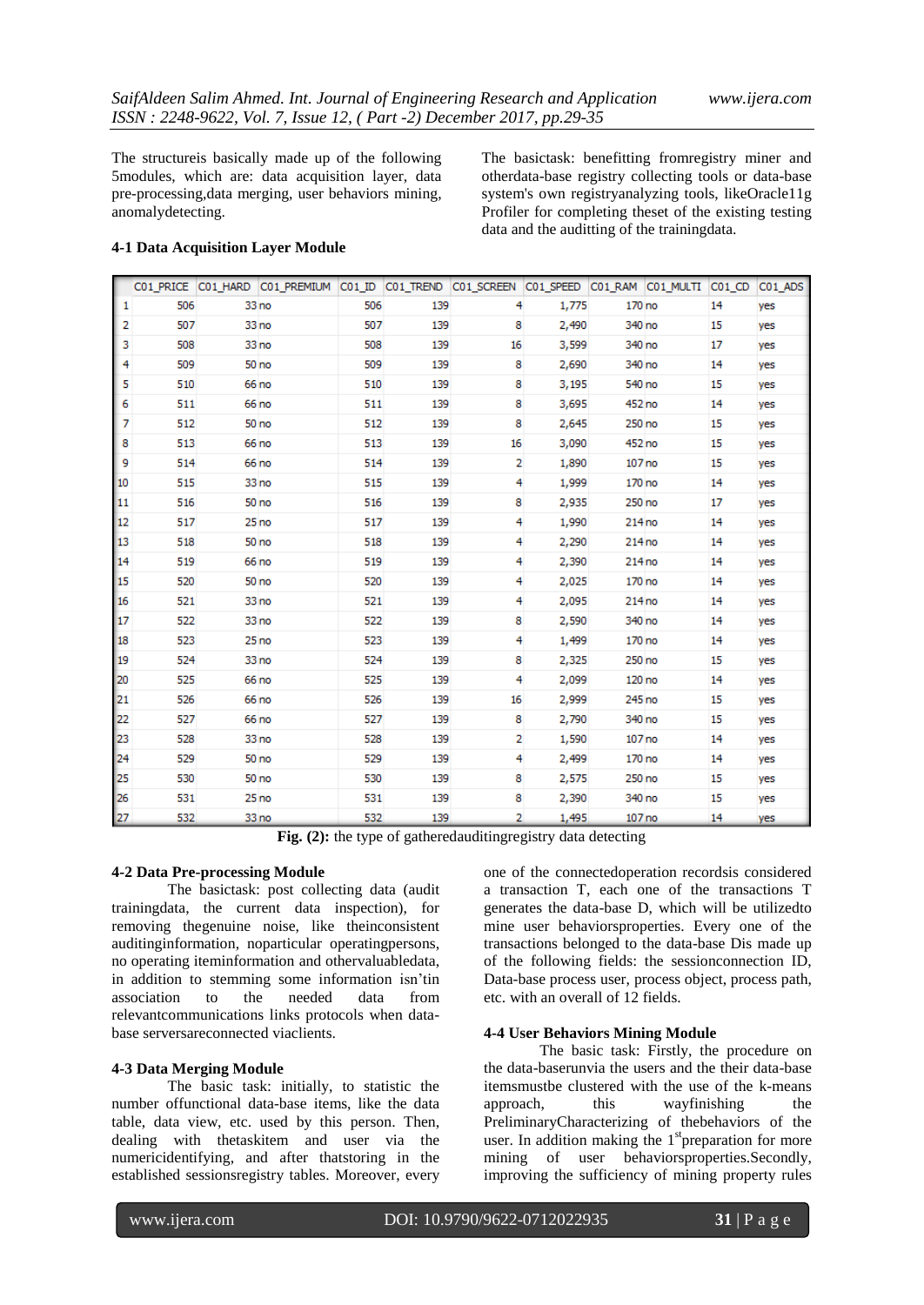concerning the user behaviorswith the use of theApriorialgorithm.

#### **4-5 Anomaly Detecting Module**

The basic task: comparing the training stage of the rulesgenerated by a regular user (obtained from old-

**The following is the anomaly detecting algorithm:**

rules table) withthe testingstage of mining association rules (obtained from new rules),in the case where the data-base exception happened then the irregulardetails have to be timely registered and shown.

#### Input: The current audit data to be detected Output: The information of detecting anomalies

Method<sup>.</sup>

Step1: acquire the begin time of detection: start time Step2: While (each rule in old-rules) { Step3: While (each rule in new-rules) { Step4: If ((the antecedent of rules in old-rules  $=$  the antecedent of rules in new-rules) && (the consequent of rules in old-rules the consequent of rules in new-rules) && (the difference of support and confidence between the two rules greater than 35%)) Step5: {make intrusion information record in the Intrusion table } } Step6: the end time of detection: endtime Step7: record the time spent testing(starttime-endtime) Step8: If (interrupt) { Step9: break } }

#### **V. THE RESEARCH OF THE MODEL OF MAIN ECHNOLOGIES**



**Figure (4):** the procedure of clustering

www.ijera.com DOI: 10.9790/9622-0712022935 **32** | P a g e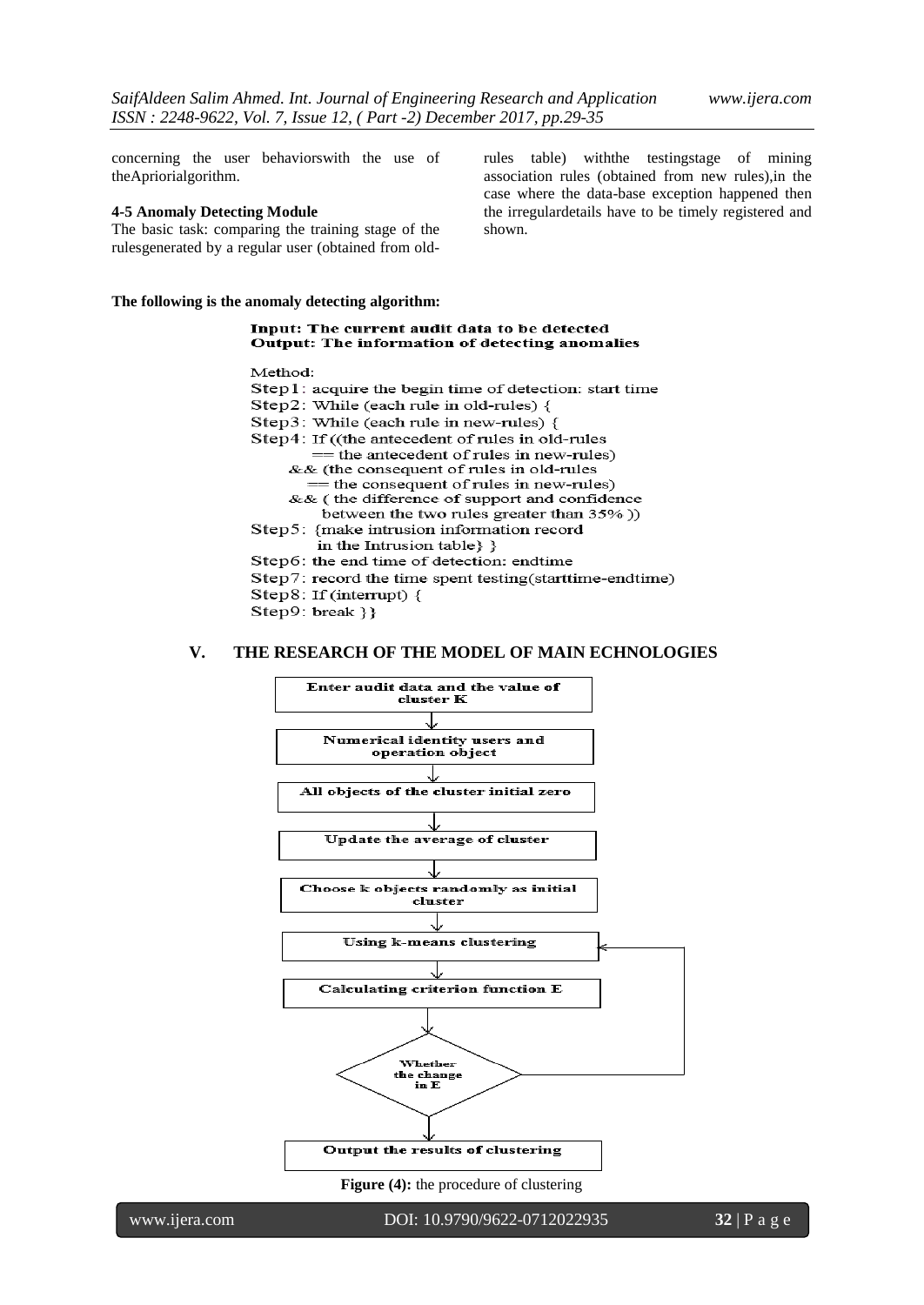# **5-1 Preliminary Characterization of User BehaviorsProperties**

#### **According to the K-means**

This research includesthe description of using the kmeans clusteringmethodfor dealing with the databaseusers and operatingobject data, for the sake of characterizing the users' initial behaviors profiles. The maintask E of k-means method isdescribedinequation (1).

$$
E = \sum_{i=1}^{k} \sum_{p \in CI} |p - m_i|^2
$$
 (1)

The clustering procedure of data-baseitems is depicted in Fig. 4.

#### **5-2 Apriori association rule mining algorithm**

This approach has beensuggested for the Boolean associatingrules mining redundantelementgroup of the mainmethod, in the year of 1994by Agrawal et.al.(6). Even though theuseof Apriorimethod own nature mayraise theeffectiveness to a specificdegree.For the sake of mining the data-base registry data moreefficiently, this studypresents the Apriorimethod.

## **1) Relevant theories and conclusions**

Theorem (1) : Supposingredundant k itemset is capable of generating $(k + 1)$  Itemset, then the number of itemset of the redundant k itemsetis definitely>= k.

Theorem (2):  $\forall c \in C_k$ , R (c) could be produced by the two items of R (x), R (y) (x  $\neq$  y) in R<sub>k</sub> - 1, and R (c) = R (c)  $\cap$  R (c).

#### **2) The main idea behind this Algorithm**

Data storing format which is a transaction identifier is corresponding to severaltypes is called the standardized data formatting in the data-base of transactions. While, data storing formatswhich is a transaction identifier is corresponding to severaltransactionidentifiersrelevant to the element is called the vertical data formatting.

The data which has standardized data formatting is transformed to vertical formattingviathe scan process of the data-base one time. In the same time,every one of the items in the itemset and transaction identifiers which corresponds to the elements are stored separate from one anotherwith the use of two dynamical liststorages. The supporting counting of *Ck* may bereached by Lk - 1 ∩L1 with no need to repeat data-base scanningfor the sake of obtaining the supporting counting of Ck.Connecting conditions of Apriorimethod areimprovedwith the use of the conclusions whichhave been proven in this study.

Redundant itemset k are obtainedvia connecting conditionsof Lk - 1*∞*L1, and the final item of Lk - 1 based on the index issubject to comparison withevery one of the items of L1 when Lk - 1*∞*L1, avoidingduplicating comparing of connecting conditionsof Lk - 1*∞*L1,and with no considerationif (k-1) is sub-set ofcandidate itemset Ck is in Lk - 1.

The repetitions of redundant item set k are improvedvia Theorem1, and the supporting counts of nominated item set k are handledwith Theorem2.

#### **3) The following is the description of the Apriori algorithm:**

```
Input:
                            D: Transaction database
                            Min _ support : minimum supportcount<br>L: Frequent item sets in D
 Output:
 Method<sup>1</sup>
Step1: C1 = {The set of all items)<br>Step2: for each Candidate itemsets c \in C1 {R(C) = \varnothing ;}<br>Step3: for each transaction t \in D {
 Step4: Ct = Sub-Set (t, C1);
Step4: Ct = Sub-Set (t, C1);<br>
\frac{1}{\pi} the table of generated each item ID in item set<br>
\frac{1}{\pi} the table of generated each item ID in item set<br>
Step5: for each c \in Ct{R(c) = R(c) U t_TID ;}}<br>
Step6: Count_Support 
or each candata itemsets c e C; {<br>if (e_support=R(e) < min_support) {<br>c_delete=1; } }}<br>Step13: function apriori_gen(Lk -1:Frequent (k -1) itemsets)<br>{for each lk -1\inLk -1{<br>if (e_supportp=|R(e)|<min_suppor) { c_delete=1;
         ì
```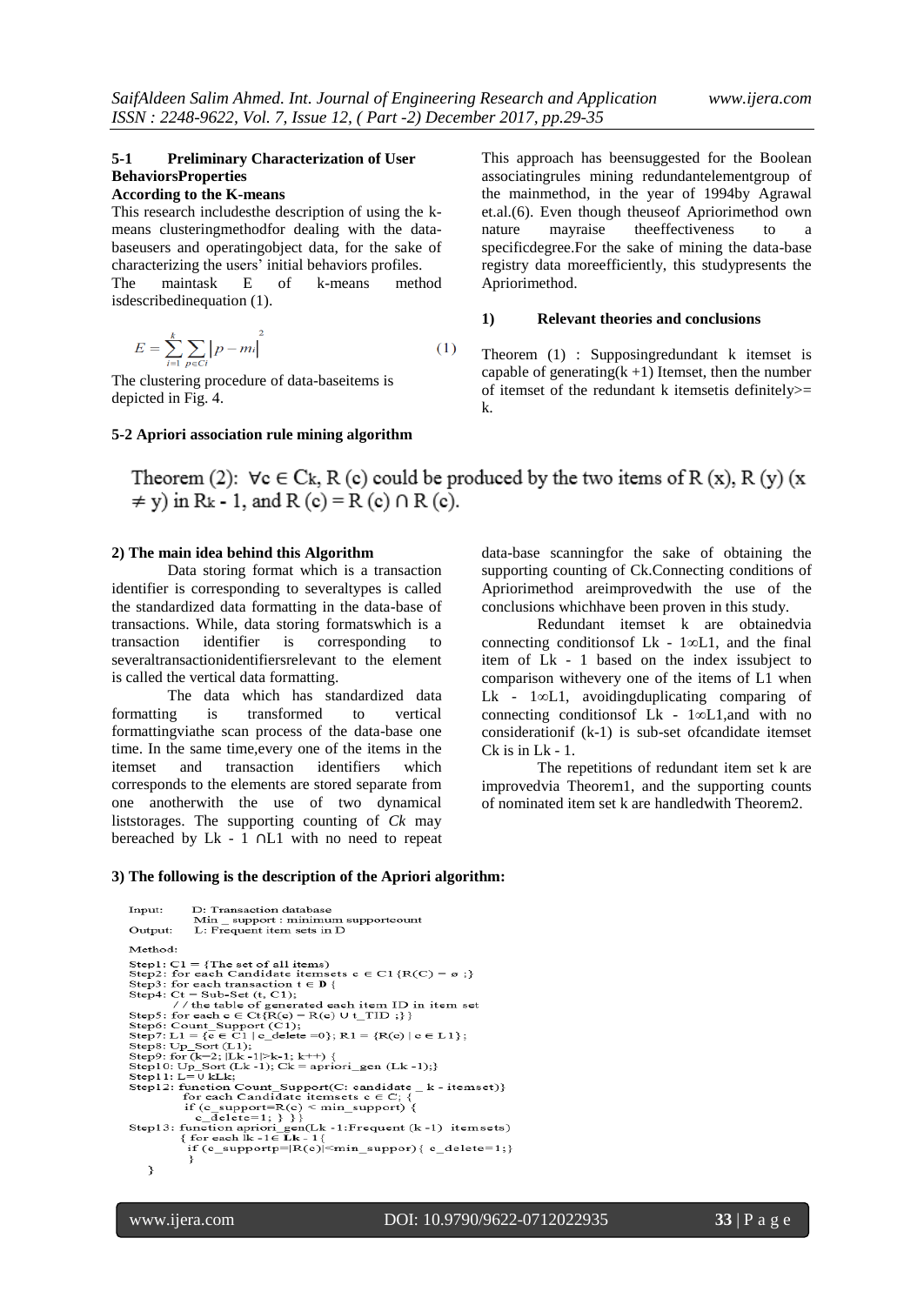# **VI. EXPERIMENTAL RESULTS AND DISCUSSIONS**

# **Experimental Results:**

The precision of the Anomaly Detecting of the Model the comparing of detectingprecision between user behaviorss diggers pairedvia anomaly

detectionsuggested in the model and the conventional structure of data-base conventionalstructure of data-base anomaliesdetectingaccording to theApriori algorithm. In the experiments, the use oftrend database events for testing the detectingprecision. The outcome is illustrated in Figure (5).



**Fig. (5):** Experimental Outputs Detection Accuracy & Database events

The difference between the behaviors of two users (user1& user2) by using Apriori Algorithm as Shown in Figure (6), the explore Data behaviors of user shown in figure (7).

The results of the experimentationprovedthe fact that mining properties of usersbehaviorspost the auditingregistry clustering may be excavating user behaviors rules with moreefficiency, therefore, the precision of database anomaly detecting is also developedwith moreefficiency.

| 110<br>88, 110<br>100, 105 |                                                                                                    | 76.9231 |                         |              |
|----------------------------|----------------------------------------------------------------------------------------------------|---------|-------------------------|--------------|
|                            |                                                                                                    |         | 1                       | ÷            |
|                            |                                                                                                    | 69.2308 | 2                       |              |
|                            |                                                                                                    | 69.2308 | $\overline{\mathbf{2}}$ |              |
| 75                         |                                                                                                    | 69.2308 | 1                       |              |
|                            |                                                                                                    | 69.2308 | 1                       |              |
|                            |                                                                                                    | 69.2308 | 1                       |              |
|                            |                                                                                                    | 61.5385 | 3                       |              |
|                            |                                                                                                    | 61.5385 | 3                       |              |
|                            |                                                                                                    | 61.5385 | 3                       |              |
|                            |                                                                                                    | 61.5385 | $\overline{2}$          |              |
|                            |                                                                                                    | 61.5385 | $\overline{2}$          |              |
|                            |                                                                                                    | 61.5385 | 2                       |              |
|                            |                                                                                                    | 61.5385 | $\overline{2}$          | $\mathbf{v}$ |
|                            | 100<br>105<br>75, 105, 100<br>88, 105, 100<br>100, 110, 105<br>70,88<br>75,88<br>75, 100<br>75.105 |         |                         |              |

## **Figure (6):**Aprioriuser1